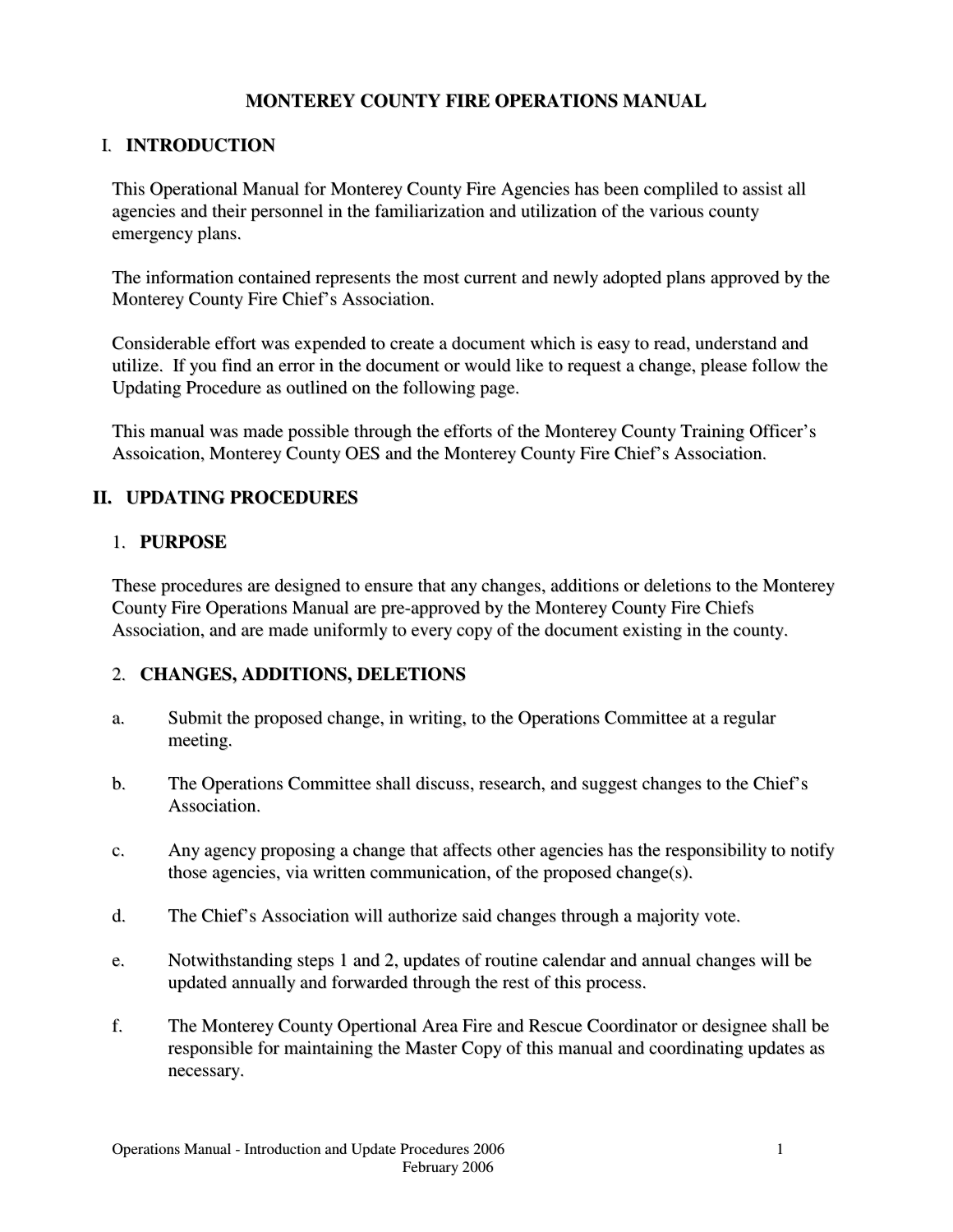- g. The individual departments will discard outdated material to assure accuracy and continuity.
- h. Each department will be provided a Master Copy on disk annually and shall be responsible for their own copying and distribution.
- i. Target date for annual update mailing is February of each year.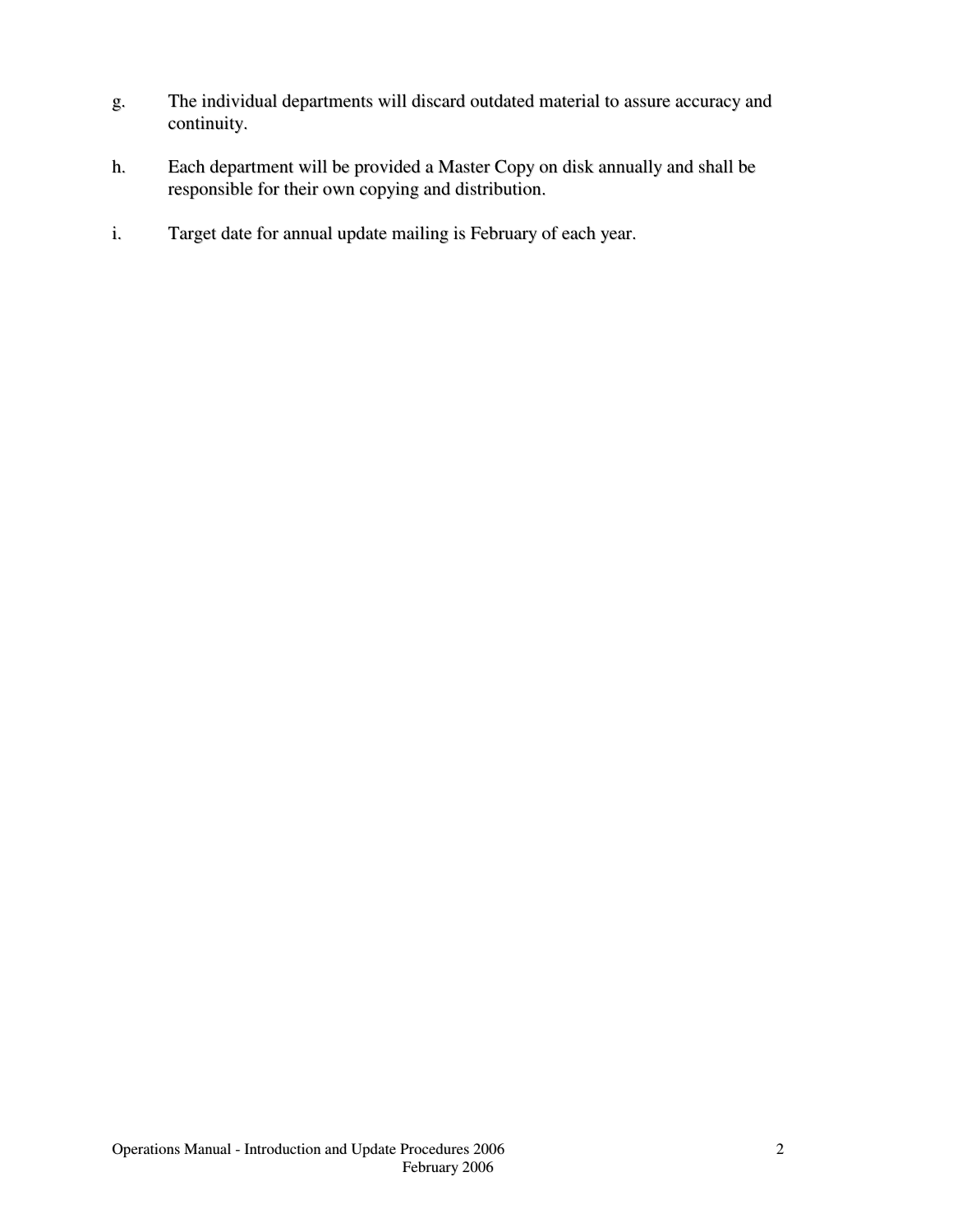### **MONTEREY COUNTY FIRE OPERATIONS MANUAL**

### **STATEMENT OF PROMULGATION**

The various governmental agencies indicated below have signed this Statement of Promulgation of the Monterey County Fire Operations Manual to affirm their commitment to support and abide by the manual's purpose and procedures.

| <b>Aromas Fire District</b>           | California Department of Forestry BEU     |
|---------------------------------------|-------------------------------------------|
| <b>Big Sur Volunteer Fire Brigade</b> | Cachagua Fire District                    |
| <b>Camp Roberts Fire Department</b>   | Correctional Training Facility Fire Dept. |
| <b>Carmel Fire Department</b>         | <b>Gonzales Fire Department</b>           |
| Carmel Highlands Fire District        | King City Fire Department                 |
| <b>Carmel Valley Fire District</b>    | <b>Monterey Fire Department</b>           |
| <b>Cypress Fire District</b>          | Monterey Peninsula Airport Fire Dept.     |
| Fort Hunter Liggett Fire Department   | Presidio of Monterey FD                   |
| <b>Greenfield Fire District</b>       | <b>North County Fire District</b>         |